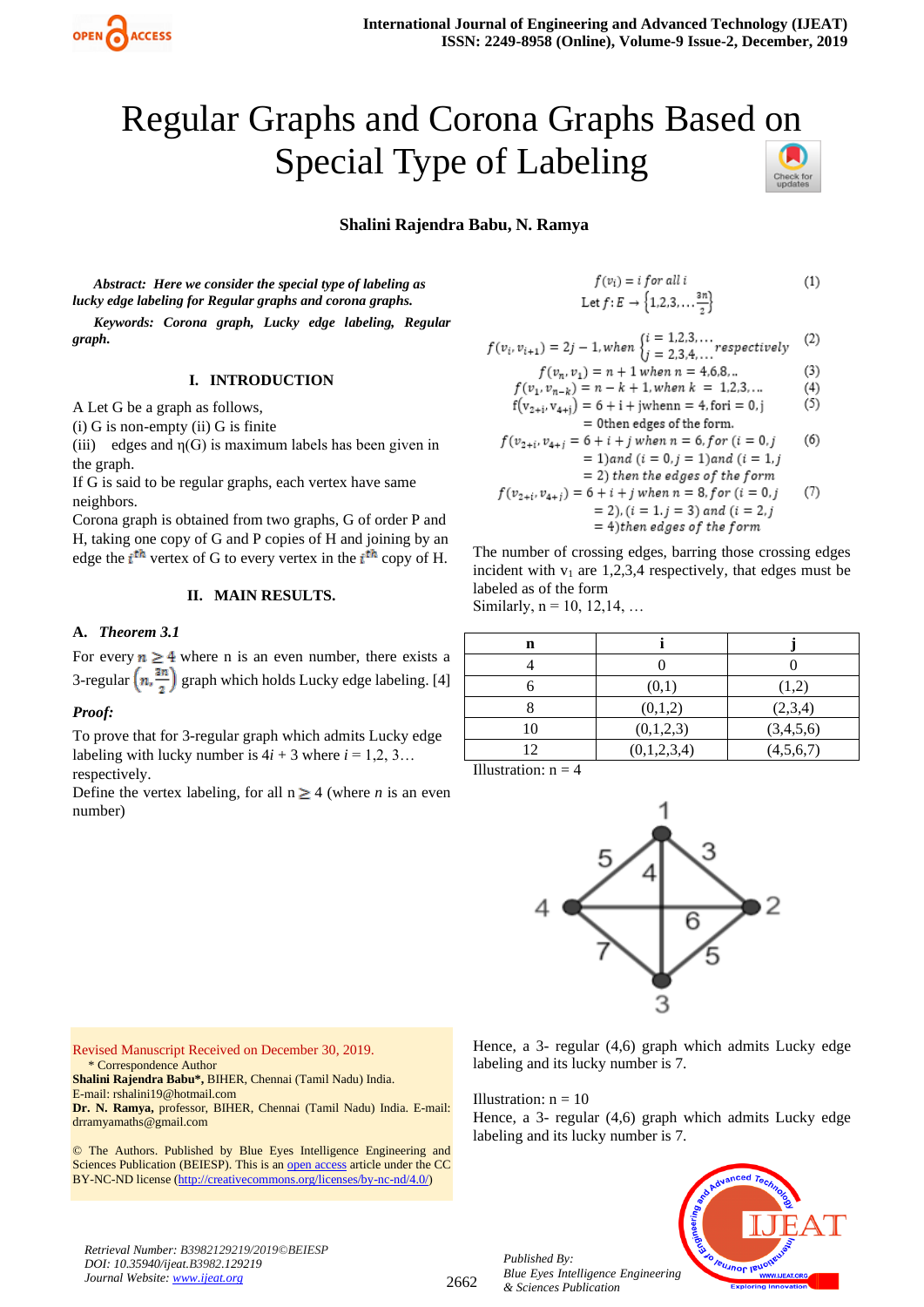

Hence, a 3- regular (10, 15) graph which admits Lucky edge labeling and its lucky number is 19.

#### **B.** *Theorem 3.2*

For every  $n \ge 5$  there exists a 4- regular (n, 2n) graph which admits Lucky edge labeling. [4].

#### *Proof:*

To prove that for 4-regular (n,2n) graph [4] its lucky number is  $2n - 1$ .

Define the vertex labeling for all  $n \geq 5$ .

 $f(v_i) = i$  for all i

Let f:  $E \rightarrow \{1, 2, 3, \ldots, 2n\}$  such that

$$
f(v_1, v_n) = n + 1
$$
 (1)  

$$
f(v_i, v_{i+1}) = 2i + 1, where i = 1, 2, 3, ...
$$
 (2)

These all are the external edges; rest of the edges are crossing edges. It can be associated as,

$$
f(v_1, v_{n-1}) = n \tag{3}
$$

$$
f(v_2, v_n) = n + 2 \tag{4}
$$

$$
f(v_i, v_{i+2}) = 2i + 2, where i = 1, 2, 3, ... \tag{5}
$$

Illustration: When  $n = 5$ 

J



Hence, a 4- regular (5, 10) graph which admits Lucky edge labeling and its lucky number is 9. Illustration: When  $n = 7$ 



Hence, a 4- regular (7, 14) graph which admits Lucky edge labeling and its lucky number is 13.

# **C.** *Theorem 3.3*

The corona graph  $P_n \odot K_2$  always contains a lucky edge labeling.

# *Proof:*

In  $G = P_n \odot K_2$ , construction of vertex set, and edge as follows.

Let  $v(G) = v(P_n) \cup v(nk_2)$ Where  $v(P_n) = \{u, u_2, \dots, u_{n-1}, u_n\}$  and  $v(nK_2) = \{v_1, v_2, \ldots v_{2n-1}, v_{2n}\}$ <br>  $E(G) = \{u_i, u_{i+1} : 1 \le i \le n-1\} \cup \{v_{2i-1}v: 1 \le i \le n\}$ <br>  $v_1 \cup \{u_i v_i: 1 \le i \le n\} \cup \{u_i v_{2i}: 1 \le i \le n\}$ be the vertex set and edge set of G respectively. [6] Now  $|v(G)| = 3n$  and  $|E(G)| = 4n - 1$ . We will classify the edges of corona of  $P_n \odot K_2$  in three

cases.

i)Path edges

ii) $K_2$  edges

iii)Edges joining from  $K_2$  with the path.

Vertex set defined as,

$$
f(u_i) = 1
$$
 (1)  
.) = 4. when  $i = 2.3.6.7...$  (2)

$$
(u_{i+1}) = 4, when i = 2,3,0,7,...
$$

$$
f(v_i) = 2, when i = 1, 2, 3, 4, ... \t\t(3)
$$

$$
f(w_i) = 3, when i = 1, 2, 3, 4, ... \tag{4}
$$

Edge Set defined as,

 $f(u_i u_{i+1}) = 2$ , when  $i = 1.5.9...$  $(1)$  $f(u, u, \ldots) = 5$  when i is an even  $\sim$ 

$$
f(u_i u_{i+1}) = 3, when i is an even
$$
(2)  

$$
f(u_i u_{i+1}) = 9, when i = 27.11
$$
(3)

$$
f(u_i, u_{i+1}) = 8, when i = 3,7,11,...
$$
  

$$
f(u_i, v_i) = 3, when i = 1.2,5,6,9,10,...
$$
 (4)

$$
f(u_i, v_i) = 3, when i = 1, 2, 3, 0, 9, 10, ... \tag{4}
$$
  

$$
f(w, u_i) = 4, when i = 1, 2, 5, 6, 9, 10, ... \tag{5}
$$

$$
f(u_i, v_i) = 6, when i = 1, 2, 3, 6, 7, 10, ...
$$
  

$$
f(u_i, v_i) = 6, when i = 3, 4, 7, 8, ...
$$
 (6)

$$
f(v_i, w_i) = 5, when i = 3,4,7,8,...
$$
  
(7)

$$
f(w_i, u_i) = 7, when i = 3,4,7,8,...
$$
 (8)

Illustration:  $P_2 \odot K_2$ 

*Published By:*

*& Sciences Publication*